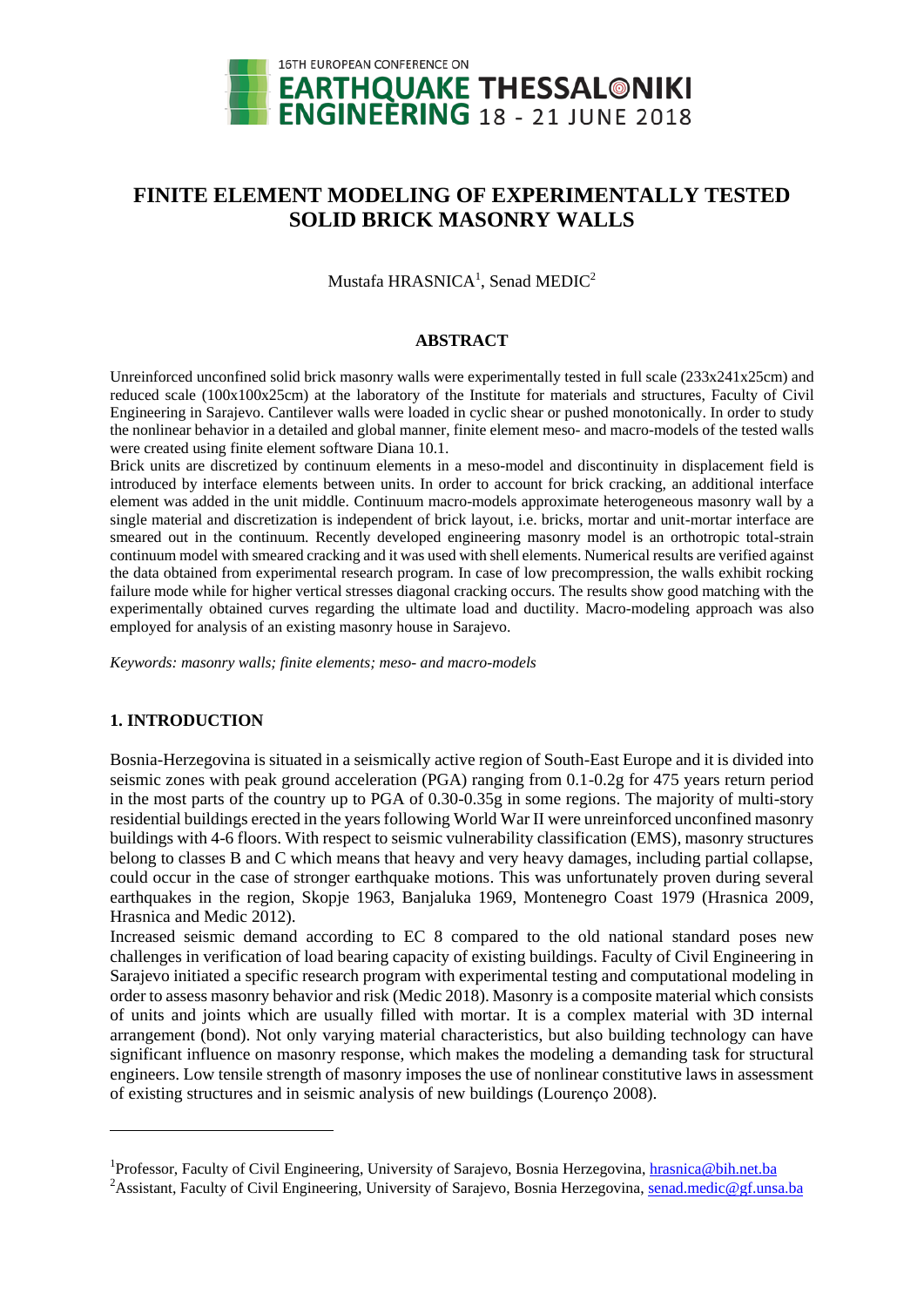Experimental testing of masonry is essential in understanding structural behavior, however, numerical modeling can complement experimental research and provide new insights. Masonry structures are usually analyzed by finite elements (FEM) and, based on the level of detail, computational strategies are traditionally divided into following categories: micro-, meso- or macro-modeling techniques. One modeling strategy cannot be preferred over the other since different application fields exist for each model type. Linear elastic methods like lateral force method or response spectrum analysis do not seem adequate to describe quite nonlinear response of masonry and estimate global ductility.

The focus of this paper is on nonlinear quasi-static cyclic analysis of individual masonry walls using smeared continuum models discretized by shell elements. Additionally, several meso-models were created, where nonlinear behavior was lumped into traction-displacement relation in interface elements at joints. The numerical models were verified against experimental data obtained from the tests performed at the laboratory of the Institute for materials and structures in Sarajevo. Unreinforced unconfined masonry walls were built in full scale (233x241x25cm) and reduced scale cca. 1:2 (100x100x25cm). The walls were loaded in cyclic shear under constant vertical pressure or pushed monotonically. Mechanical properties of masonry components (brick, mortar, and interface) and homogenized masonry (compressive strength and elastic modulus) were determined using appropriate specimens (Hrasnica et al. 2014).

Nonlinear static pushover analysis of an old masonry building carried out under constant gravitational load and monotonous horizontal loads in the form of displacement increments is also presented. The building was heavily damaged during war in Sarajevo and the floors were completely destroyed. Pushover analysis is used to verify the nonlinear behavior of newly-designed, and in particular, of existing structures. Two numerical macro-models were created. The first model represents the existing damaged structure. In the second model, which represents the rehabilitated structure, R.C. floors and internal walls were added to the building in order to increase the load bearing capacity.

## **2. EXPERIMENTAL TESTS OF WALLETS AND WALLS**

In the first step, a testing program was designed to identify the mechanical properties of masonry and its components. Compressive and tensile strength, elastic modules of brick and mortar, as well as the properties of their mutual contact were separately investigated. The compressive strength and the modulus of elasticity of the solid brick masonry were determined on the reduced wall samples – wallets (Hrasnica et al. 2016). In the next step, physical models of plain (unconfined unstrengthened) masonry walls were constructed in the full scale (233x241x25cm) (Figure 1) and in the reduced scale (100x100x25cm) (Hrasnica et al. 2017).



Figure 1. Test set-up.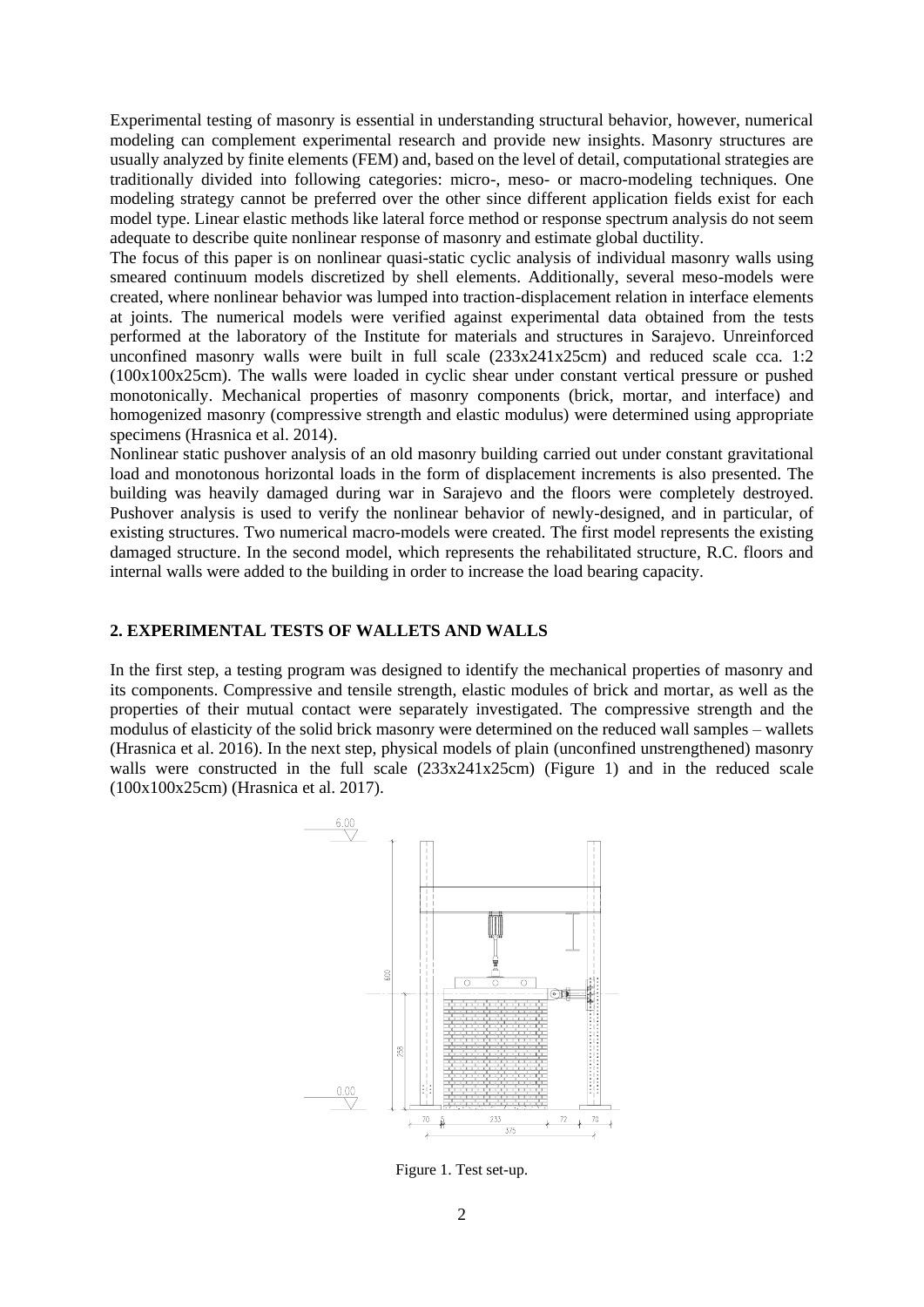The chosen wall geometry introduces complex response to seismic action because the walls cannot be classified either as slender or squat. Two plain walls statically modeled as cantilevers were tested for the horizontal static cyclic in-plane load under a vertical pressure of 0.4 N/mm<sup>2</sup>. A vertical load was applied to the wall centerline via steel loading beam and then displacements were incrementally and cyclically imposed at the RC top tie beam. The walls failed at almost equal horizontal load level with the appearance of characteristic diagonal crack pattern (Figure 2). The measured force at failure agrees well with the ultimate load obtained by using the expression from EC 6. Unexpectedly, plain masonry walls have considerably greater ductility than recommended in seismic codes using behavior factors. Reduced model walls were exposed to a cyclic loading program under variable values of the vertical pressure. For a compressive stress of  $0.4 \text{ N/mm}^2$ , the wall rotates in a rigid body mode without cracking. On the other hand, under 0.6 N/mm<sup>2</sup> pressure the wall rotates, but with the occurrence of cracks that develop on the compressed toe and extend diagonally through the wall. For a stress level of 1.0 N/mm<sup>2</sup>, a crack appears in the middle of the wall which is characteristic for shear failure.



Figure 2. Diagonal failure pattern of the tested walls: a) W1, b) W2

## **3. NONLINEAR FINITE ELEMENT MODELING AND RESULTS**

#### *3.1 Macro-model of the tested wall*

Masonry is homogenized in a macro-model employing recently developed Engineering Masonry model (DIANA FEA 2016). Engineering Masonry model is an orthotropic total – strain continuum model with smeared cracking and it can be used with membrane or shell elements. The model is capable of simulating compression, tensile and shear failure modes and it can crack in bed-joints, head-joints as well as diagonally. Crushing, shear and tensile behavior of Engineering Masonry constitutive model is illustrated in Figure 3 (Schreppers et al. 2016). Parameters of the constitutive model for the wall analysis are given in Table 1. All nodes on the upper edge were rigidly connected to have the same horizontal displacement and free rotation. The walls were discretized using 2D plane stress elements with 8 nodes of an average size of 0.1 m. A quasi-static implicit nonlinear analysis was performed with the Newton-Raphson iterative scheme involving both material and geometric nonlinearity. The loading program is shown in Figure 4 and each cycle consists of three runs. The model was run until the model ceased to converge, or the maximum displacement of the actual experimental test was attained.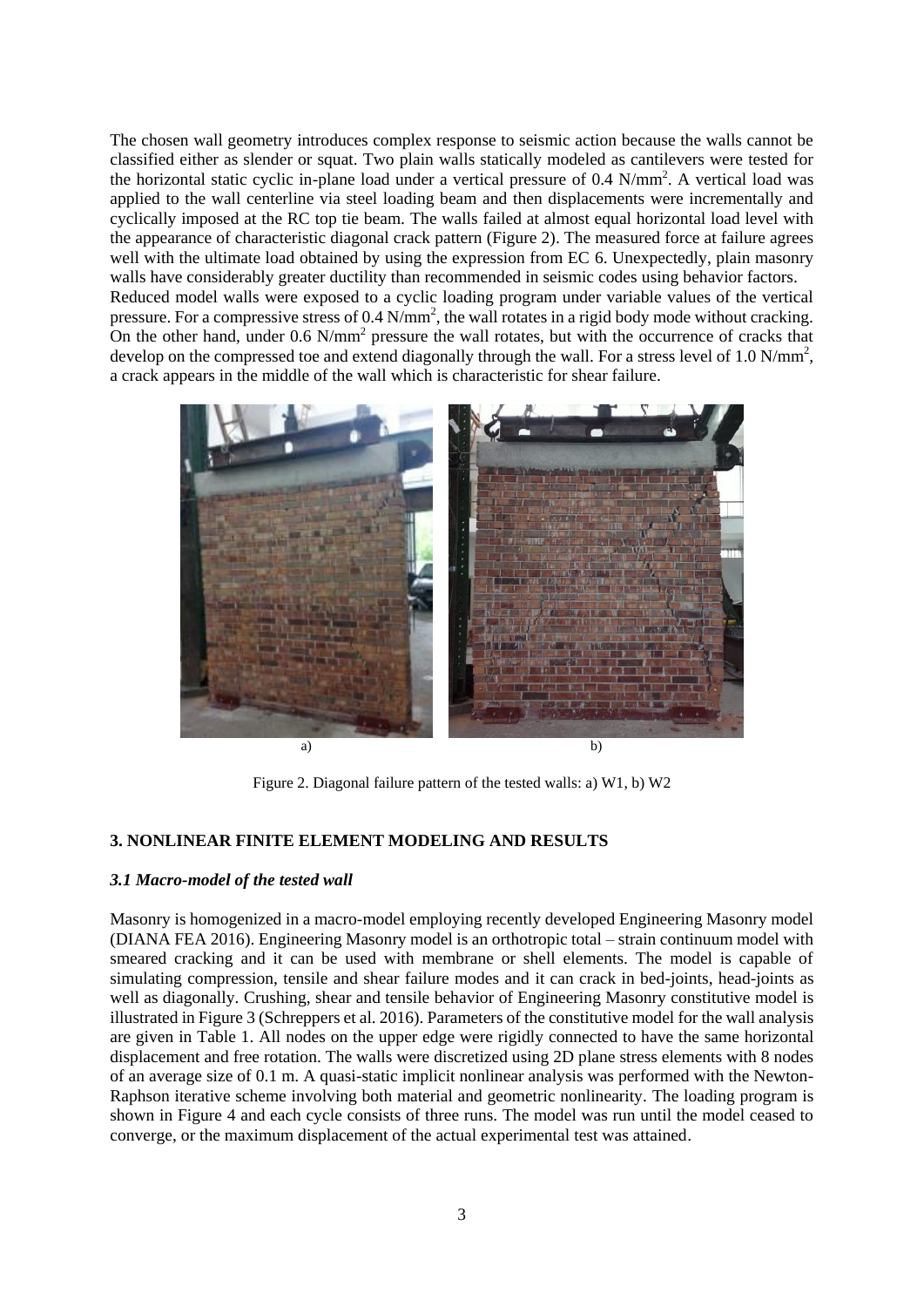

Figure 3. Engineering masonry model: a) crushing behavior, b) shear behavior, c) cracking behavior

|  |  |  | Table 1. Parameters of engineering masonry model used for the wall analysis. |  |  |  |
|--|--|--|------------------------------------------------------------------------------|--|--|--|
|--|--|--|------------------------------------------------------------------------------|--|--|--|

| <b>Parameter</b> | Value                           | <b>Parameter</b> | Value                        | <b>Parameter</b> | Value            |
|------------------|---------------------------------|------------------|------------------------------|------------------|------------------|
| $E_{x}$          | $4e+09$ N/m <sup>2</sup>        | $G_{\rm ft}$     | 10 N/m                       | G <sub>fs</sub>  | $20$ N/m         |
| $E_{v}$          | $4e+09$ N/m <sup>2</sup> HEADTP |                  | NO.                          | $f_c$            | 6.48e+06 $N/m^2$ |
| $G_{xy}$         | 1.6e+09 $N/m^2$ h               |                  | <b>Rots</b>                  | n                |                  |
| ρ                | $1850 \text{ kg/m}^3$ c         |                  | 90000 $N/m^2$ G <sub>c</sub> |                  | $40000$ N/m      |
| $f_{tx}$         | 90000 $N/m^2$                   |                  | $0.78$ rad                   |                  |                  |

Wall W1 - loading history



Figure 4. Loading program for wall W1

Comparison of hysteretic curves of the macro-model and the results of previously described experiment are shown in Figure 5 where one can notice quite good matching. Wall displacement pattern as well as accumulated shear strains that pertain to major cracks are shown in Figure 6. The damage pattern is diagonal which complies with the experimental observations.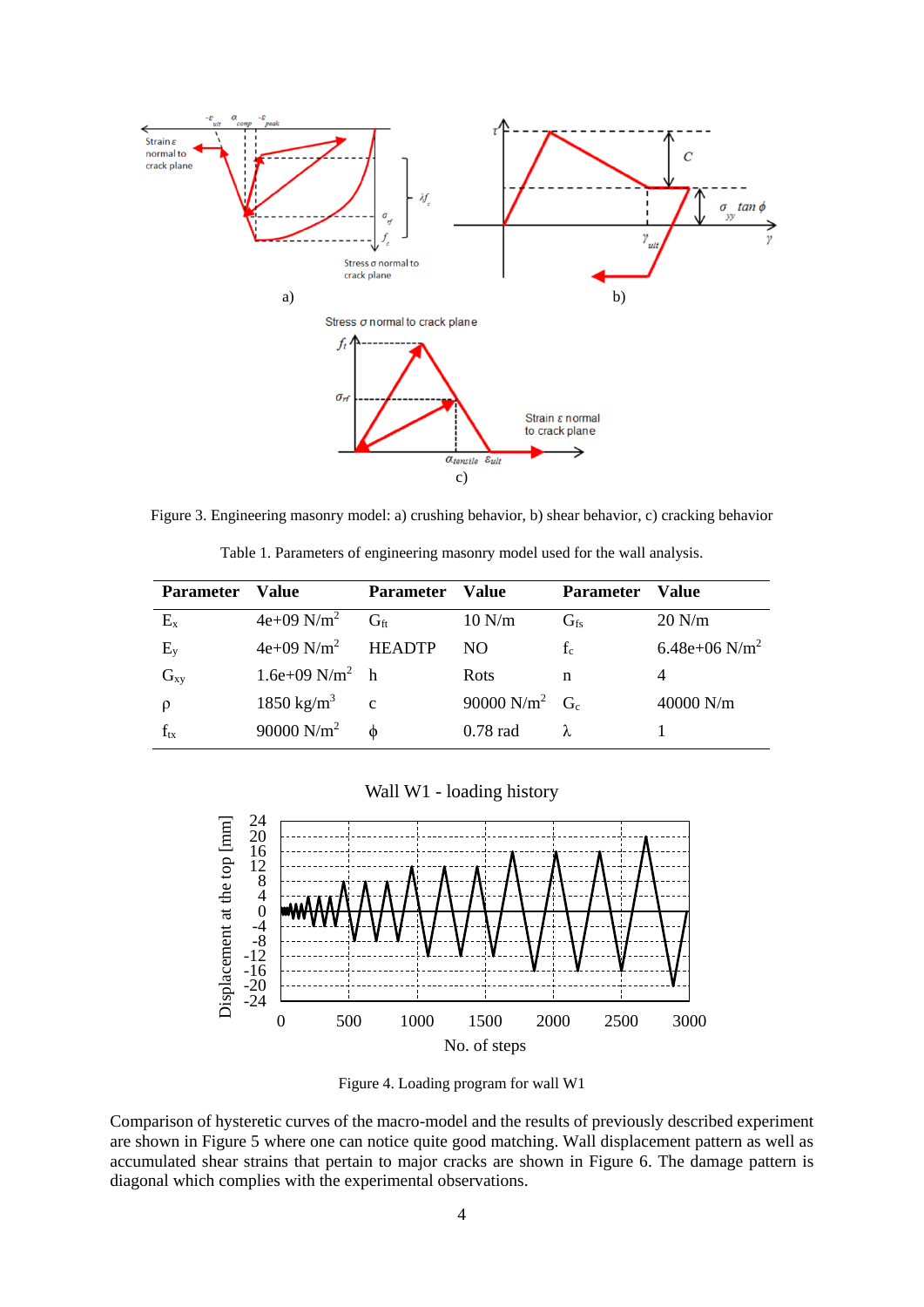

Figure 5. Comparison of hysteretic curves of the macro-model and the experiment for W1



Figure 6. Results of the numerical analysis: a) wall displacements, b) accumulated shear strains

In case of low precompression, rocking failure mode was detected on reduced scale walls. Since the wall behaves as a rigid body, in this case masonry was modeled as a linear elastic material. Nonlinearity is concentrated in the interface element at the contact between the wall and the foundation, with the properties listed in Table 2. An opening mode (gap) was set for the interface. Wall displacements and comparison of experimentally obtained hysteresis and numerical pushover curve are given in Figure 7.

|  |  |  | Table 2. Parameters of Mohr-Coulomb interface for rocking failure mode. |
|--|--|--|-------------------------------------------------------------------------|
|  |  |  |                                                                         |

| Parameter Value |                           |
|-----------------|---------------------------|
| k.              | $1e+06$ N/mm <sup>3</sup> |
| k               | $1e+06$ N/mm <sup>3</sup> |
| $\mathbf c$     | $0 N/mm^2$                |
| φ               | $0.38$ rad                |
| f,              | $0 N/mm^2$                |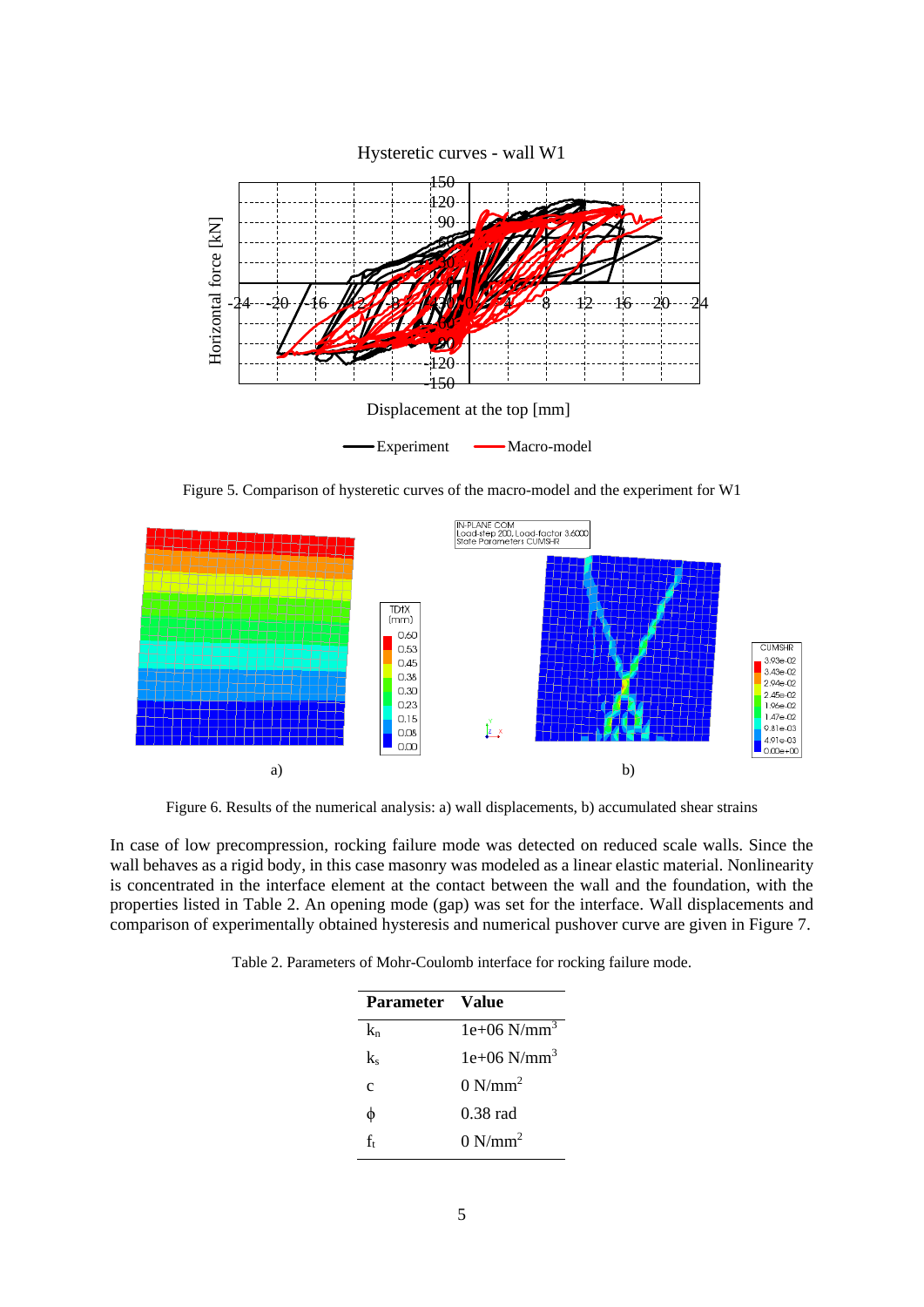

Figure 7. Results of the numerical analysis in case of rocking: a) wall displacements, b) comparison of experimentally obtained hysteresis and numerical pushover curve

#### *3.2 Meso-model of the tested reduced scale wall*

The contact material model, also known as the "Composite Interface model", is appropriate for simulation of fracture, frictional slip as well as crushing along material interfaces, for instance at joints in masonry. Usually, the brick units are modeled as linear elastic continua, while the mortar joints are modeled with interface elements, which obey the nonlinear behavior described by this combined cracking-shearing-crushing model (acronym CCSC). Figure 8a shows the elements of a meso-model, with an additional interface element in the unit middle (DIANA FEA 2016). This interface was modeled in order to enable cracking of bricks which was experimentally observed. A plane stress interface model was formulated by Lourenço (Lourenço 1996). It is based on multi-surface plasticity, comprising a Coulomb friction model combined with a tension cut-off and an elliptical compression cap (Figure 8b). Softening acts in all three modes and it is preceded by hardening in the case of the cap mode.

Parameters of CCSC interface (horizontal and vertical joints) and Coulomb interface with zero-tension gapping mode (brick contact) are listed in Table 3. The brick behavior was assumed linear elastic with Young's modulus equal to 20 000 N/mm<sup>2</sup> and Poisson ratio of 0.15. The input parameters were based on measured material properties (Medic 2018) or previous numerical and experimental studies (Lourenço 1996) (Allen et al. 2017). Mesh, loading and boundary conditions for the meso-model of reduced-scale wall are shown in Figure 9a. The resulting normal interface tractions are given in Figure 9b. It can be noticed that the mortar joint opens at the tension side and that rocking governs the failure mechanism. The comparison of experimentally and numerically obtained pushover curves is given in Figure 10 and it can be concluded that the curves match quite well.



Figure 8. Meso-model of masonry: a) locations of interfaces, b) multi-surface plasticity for CCSC model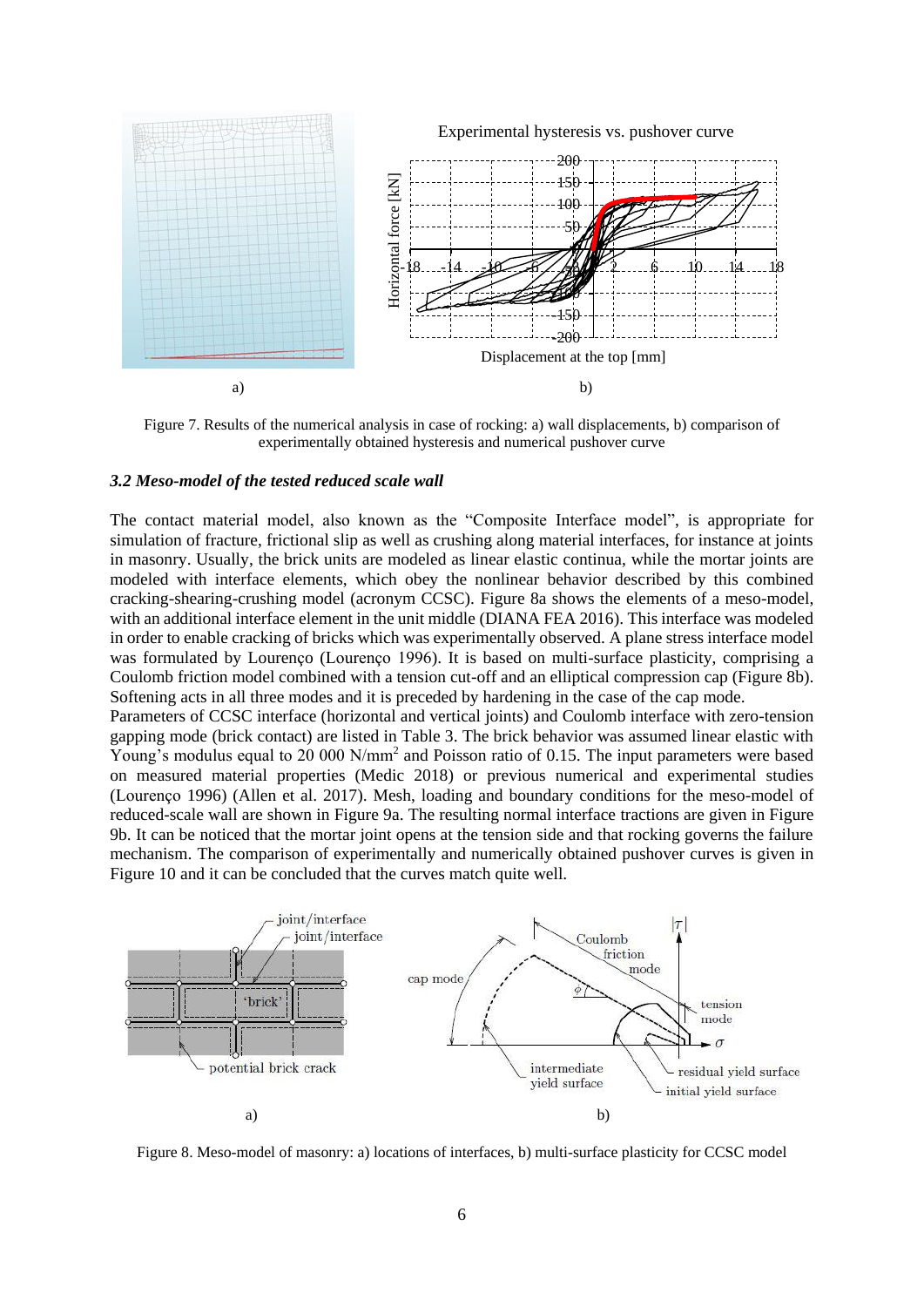| <b>CCSC</b>  | <b>Value</b>                            | <b>CCSC</b>      | <b>Value</b>            | Coulomb       | <b>Value</b>             |
|--------------|-----------------------------------------|------------------|-------------------------|---------------|--------------------------|
| $k_n$        | 50 $N/mm^3$                             | $\sigma_{\rm n}$ | $-0.75N/mm^2$           | $k_{n}$       | $1000$ N/mm <sup>3</sup> |
| $k_{s}$      | $10$ N/mm <sup>3</sup>                  | $\delta$         | 1.8                     | $k_{s}$       | 500 $N/mm^3$             |
| $f_t$        | $0.1$ N/mm <sup>2</sup> a               |                  | $-0.8$                  | $f_t$         | $3.6$ N/mm <sup>2</sup>  |
| $G_t$        | $0.003$ N/mm                            | h                | 0.05                    | $G_{t}$       | 0 N/mm                   |
| $\mathbf{C}$ | $0.09$ N/mm <sup>2</sup> f <sub>c</sub> |                  | $6.5$ N/mm <sup>2</sup> | $\mathcal{C}$ | $1.2$ N/mm <sup>2</sup>  |
| $\phi$       | $0.785$ rad                             | $C_{s}$          | 9                       | φ             | 0 rad                    |
| Ψ            | $0.540$ rad                             | $G_{c}$          | $10$ N/mm               | Ψ             | 0                        |
| $\phi$ r     | $0.785$ rad                             | $\kappa_{p}$     | 0.015                   | $\phi$ r      | $\Omega$                 |

Table 3. Parameters of CCSC interface (joints) and Coulomb interface (brick contact).



Figure 9. Meso-model of reduced-scale masonry wall: a) mesh, loading and boundary conditions, b) normal interface tractions



Figure 10. Comparison of pushover curves obtained experimentally and numerically

# *3.3 Pushover analysis of an existing building*

The paper analyzes the response of an old masonry building in Sarajevo, Trnovska 9 (Figure 11), where the floors suffered significant damage during the war. Generally, older buildings have a stiff structure, but also limited ductility. Two numerical macro-models were constructed with engineering masonry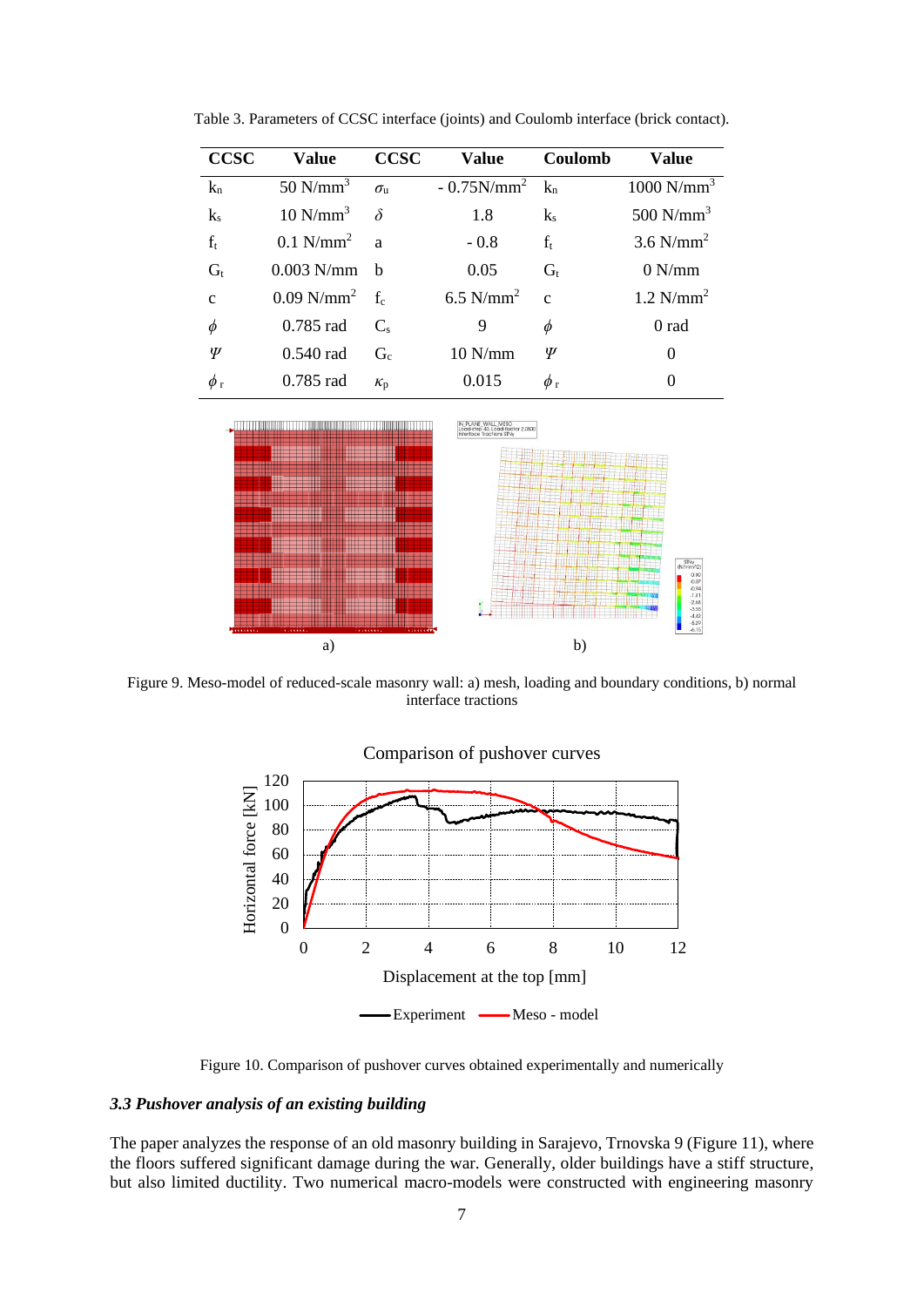material model, the first of which is without floors and the other with reinforced concrete floors and additional internal walls. The EC8 acceleration spectrum with the following properties was used: type 1, behavior coefficient  $q = 1$ , damping of 5%, PGA 0.1g and soil type B.



Figure 11. Existing structure at Trnovska 9, Sarajevo: a) view from outside, b) view from inside

The properties of the masonry model used for the analysis of the building in its original state and with the reinforced concrete floors are shown in the following table (Table 4). The assumed behavior of R.C. floors is linear elastic. Finite element types CQ40S and CT30S (walls) and CQ40F and CT30F (floors) were used in the analysis. An integration scheme with higher number of Gauss points was used, i.e. 3 points for CQ40S, 2 for CQ 40F, 6 for CT30S, and 3 points for CT30F. Fundamental eigen modes that pertain to damaged building and the building with R.C. floors are shown in Figure 12a and Figure 12b. Cracking in the damaged state is illustrated in Figure 13.

| Parameter Value |                                 | <b>Parameter Value</b> |                                                    | Parameter Value |                       |
|-----------------|---------------------------------|------------------------|----------------------------------------------------|-----------------|-----------------------|
| $E_{x}$         |                                 |                        | 600 N/mm <sup>2</sup> $G_{ft}$ 0.005 N/mm $G_{fs}$ |                 | $0.02$ N/mm           |
| $E_{y}$         | $300 \text{ N/mm}^2$ HEADTP     |                        | <b>DIAG</b>                                        | $f_c$           | $2$ N/mm <sup>2</sup> |
| $G_{xy}$        | $190 \text{ N/mm}^2$ $\theta$   |                        | $30^\circ$                                         | n               |                       |
| $\rho$          | $1850 \text{ kg/m}^3$ h         |                        | Rots                                               | $G_c$           | $15$ N/mm             |
| $f_{tx}$        | $0.10$ N/mm <sup>2</sup> c      |                        | $0.10$ N/mm <sup>2</sup> $\lambda$                 |                 |                       |
| $f_{ty}$        | $0.05$ N/mm <sup>2</sup> $\phi$ |                        | $32^\circ$                                         |                 |                       |

Table 4. Parameters of engineering masonry model used for analysis.



Figure 12. Analysis results: a) the first eigen mode of the building in a damaged state  $(T_1 = 1.25 s)$ , b) the first eigen mode with R.C. floors added  $(T_1 = 0.35 \text{ s})$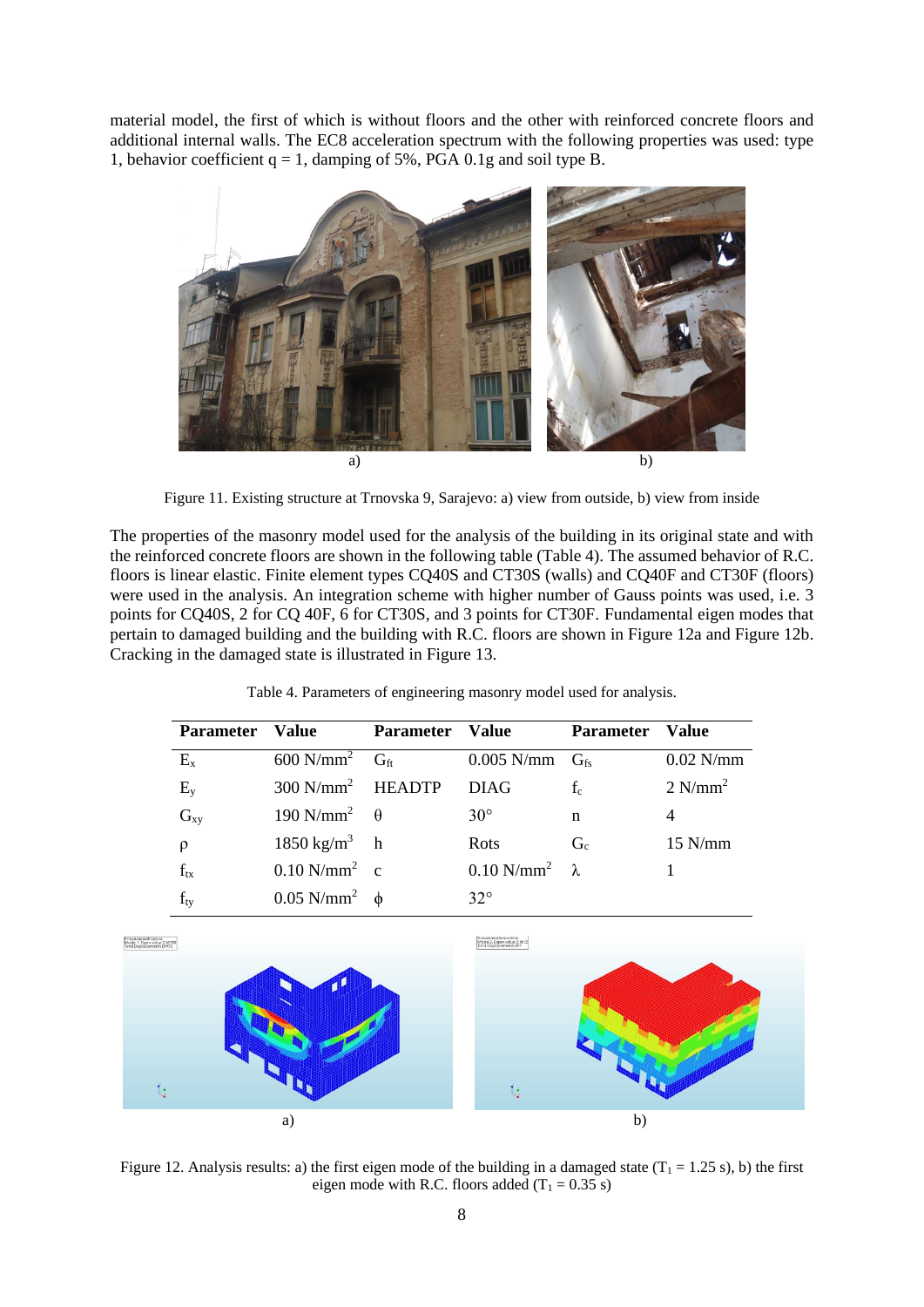

Figure 13. Analysis results – cracking in the damaged state

In order to describe the building response, the displacements of the highest floor are monitored and plotted against the total applied horizontal force (Hrasnica 2012). The resulting graph  $F-\Delta$  is called the capacity curve which is directly compared with the demand that the observed structure needs to fulfill (i.e. the spectrum of the selected earthquake). Both graphs were plotted in the Acceleration Displacement Response Spectra Format (ADRS) described by spectral acceleration and spectral displacement.

After the analysis of the damaged building and the building with reinforced concrete floors, it can be concluded that the strengthened structure has a much better response to the earthquake action (Figure 14). The capacity curve of the building with R.C. floors passes through the spectrum in the elastic section at the horizontal displacement of 1 cm so that the observed structure will withstand the assumed earthquake. The capacity curve of the damaged structure also passes through the spectrum. However, the spectral displacement is significant and amounts to 5 cm. The observed structure will theoretically withstand the assumed earthquake intensity, but with the presence of considerable damage.



Figure 14. Comparison of capacity curves of existing damaged building and the building with R.C. floors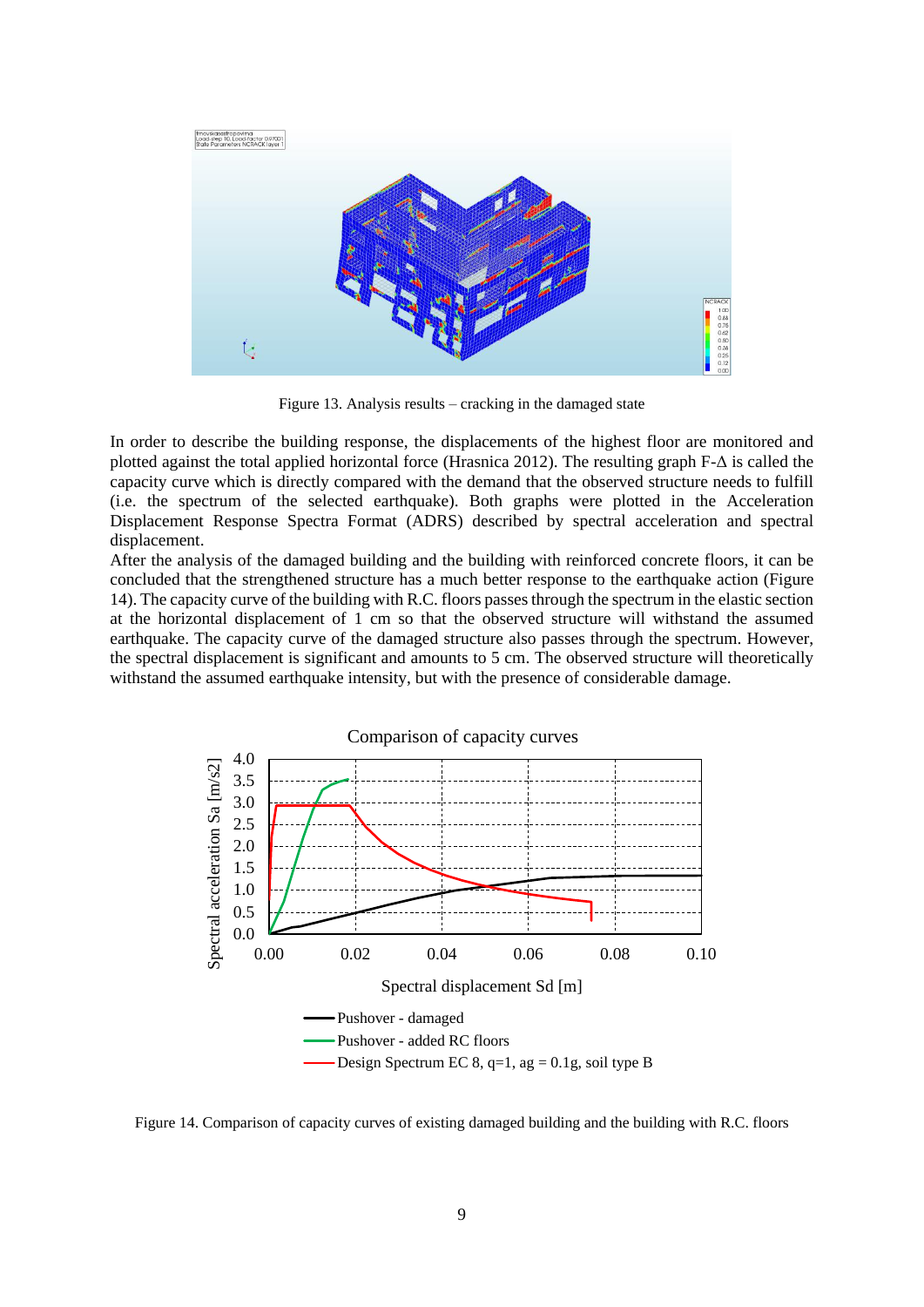# **4. CONCLUSIONS AND FURTHER WORK**

Different classes of numerical models are presented in the paper. Two modeling approaches were used to simulate the tested walls: the macro-model where the structure is a homogeneous continuum whose behavior is described with the engineering masonry model and the meso-model where the structure is discretized using the continuum elements (bricks) and contact elements (joints, cracks). In the discrete model, the bricks are linear elastic, and nonlinear behavior is possible on the contact elements where the composite CCSC (combined cracking-shearing-crushing) model is employed for the joints and Mohr-Coulomb for cracks in the bricks. The models are planar so that the 3D character of masonry structure is neglected (longitudinal and transverse layout of brick elements).

The advantage of the macro-model lies in the simplicity of the finite element mesh and the construction of the model, so the requirements for computer time are much lower than in the meso-model. It is possible to apply the complete loading program without divergence at large displacements, which ultimately results in a failure mode with cross diagonal cracks. On the other hand, the macro-crack is most often diagonally localized, while the cracks in the model are smeared out along certain width or the cracking pattern is diffuse. When using macro models, it is tacitly assumed that the structure, load and boundary conditions are such that the mortar and the brick do not have to be separately discretized, which is also the lack of a macro-model. The element and the joint are no longer distinguished, so it is impossible to determine the degree of stress of the brick or mortar.

Generally, different failure modes can be obtained using macro-models. In case of low precompression, rocking and local crushing occurs. Shear failure with diagonal cracking pattern develops for higher precompression levels. Depending on the loading program, force-displacement relationship shows a pushover or a hysteretic curve. Linear increase of force with displacement increment is typical for the initial phase of the obtained pushover curves. The other part of the curve is almost horizontal which implies stiffness degradation and yielding. However, in case of rocking, yielding is not caused by material degradation but the reduction of the compressed zone as imposed displacement increases. Hysteretic curves are full and significant energy is dissipated when shear governs failure. The slope of hysteretic curve decreases when unloading, which means that, aside from plastic deformations typical for joint failure, bricks fail in tension and damage occurs. The numerically obtained hysteretic curve agrees reasonably well with the one determined by the experimental program. The initial elastic stiffness, ultimate resistance, failure mode and cracking pattern were predicted quite well by the nonlinear finite element analysis. However, further numerical investigations related to mesh sensitivity and variability of material properties are necessary.

Bending failure mode of reduced-scale masonry walls loaded with horizontal force and low vertical precompression can be modeled with meso-model quite well. When tensile strength is reached, the joint opens and the wall rotates around the compressed toe. Generally, this failure pattern is obtained regardless of the changes in model parameters, and the reason lies in the fact that the wall geometry and the boundary conditions between the bricks are correctly modeled, so that the weak spots can easily be identified. The level of details of a discrete model cannot be achieved by using a homogenized continuum, such as in the case of separating individual bricks from the rest of the structure. Also, the stress state in bricks and contacts is well described. Regardless of the many advantages of the discrete model, there are several important shortcomings. It is necessary to invest considerably more time in modeling geometry and analyzing the results than with the continuum model. The analysis is more demanding ("expensive") due to additional contact elements.

Macro-models can be employed for assessment of engineering structures. Analyses of a heavily damaged building located in Sarajevo was performed using engineering masonry material model with shell elements. The first model represents the existing damaged structure. In the second model, which represents the rehabilitated structure, R.C. floors and internal walls were added to the building in order to increase the load bearing capacity. Results indicate that significant cracking occurs in the existing structure and that collapse is expected for an earthquake with PGA of 0.1 g. Seismic response of the upgraded building characterized by limited nonlinear deformations was more favorable considering that the same material properties were assumed for masonry.